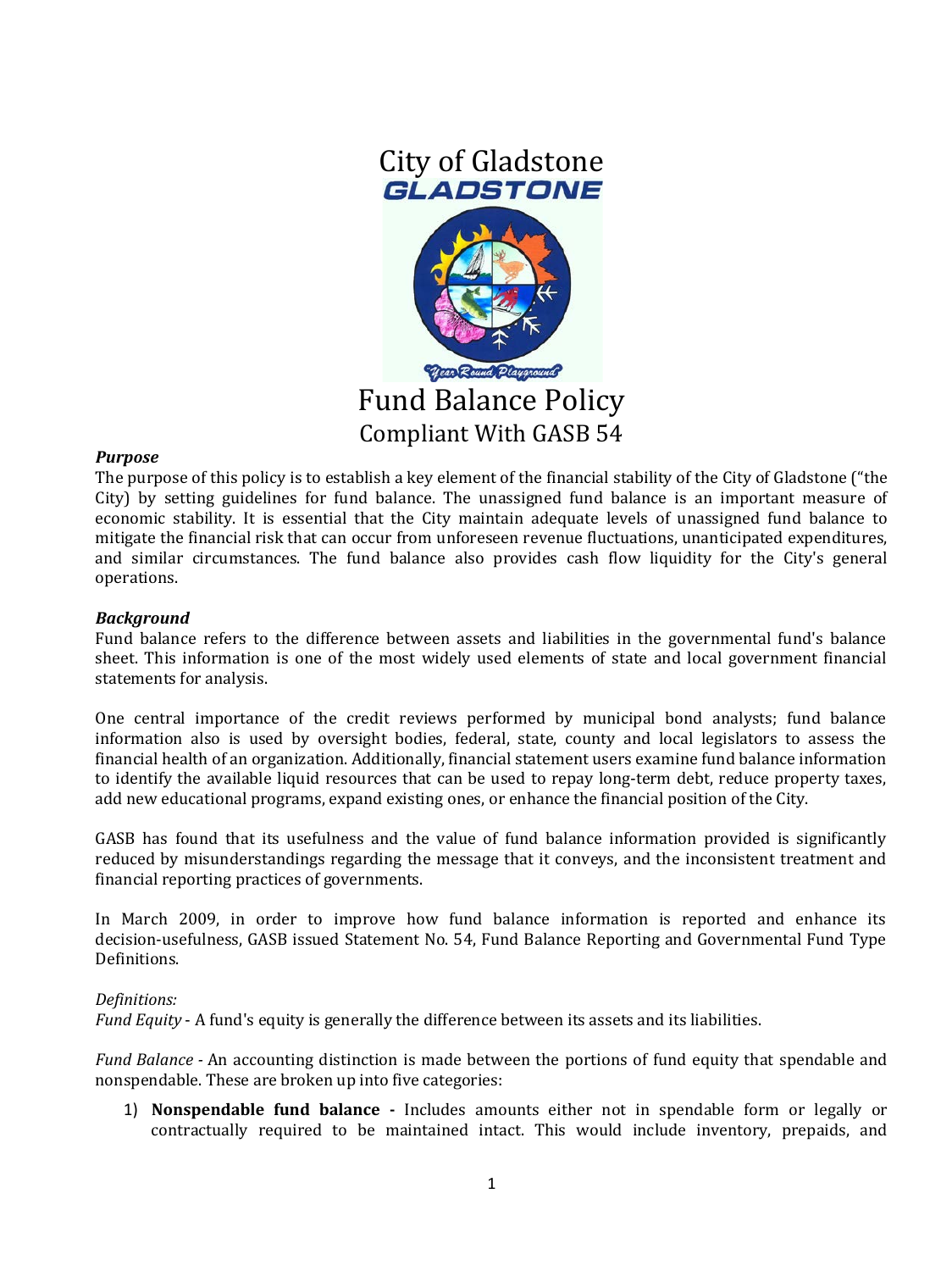non-current receivables such as long-term loan and notes receivable and property held for resale (unless the proceeds are restricted, committed or assigned). This also includes amounts that are legally or contractually required to be maintained intact (principal balance of endowments and permanent funds).

- 2) **Restricted fund balance -** Reflects the same definition as restricted net assets on the government-wide Statement of Net Assets: constraints placed on the use of amounts are either externally imposed by creditors (such as through debt covenants), grantors, contributors, or laws or regulations of other governments; or imposed by law through constitutional provisions or enabling legislation.
- 3) **Committed fund balance -** Includes amounts that are committed for specific purposes by formal action of the board/council. Amounts classified as "committed" are not subject to legal enforceability like restricted fund balance; however, those amounts cannot be used for any other purpose unless the board/Commission removes or changes the limitation by taking the same form of action it employed to previously impose the limitation. The action to commit fund balances must occur prior to year-end; however, actual amounts can be determined in the subsequent period.
- 4) **Assigned fund balance -** Amounts that are intended by the City to be used for specific purposes, but are neither restricted nor limited, should be reported as assigned fund balance. Intent should be expressed by the board/Commission itself or a subordinate high-level body or official possessing the authority to assign amounts to be used for specific purposes in accordance with policy established by the board/council. This would include ANY activity reported in a fund other than the General Fund that is not otherwise restricted more narrowly by the above definitions. The City is not allowed to assign balances that result in a residual deficit.
- 5) **Unassigned fund balance -** includes any remaining amounts after applying the above definitions (amounts not classified as nonspendable, restricted, committed or assigned). Planned spending in the subsequent year's budget would be included here and can no longer be described as "designated" unless formally committed or assigned. Special rules exist for using this classification in funds other than the General Fund. In funds other than the General Fund unassigned only used if the balance is negative, therefore, the General Fund is the only fund that will report a positive unassigned balance.

# *Policy*

*Committed Fund Balance -* The Commission is the highest level of decision-making authority for the City. The formal action that is required to be taken to establish, modify, or rescind a fund balance commitment is a resolution approved by the Commission a Commission meeting. The resolution must either be approved or rescinded, as applicable, prior to the last day of the fiscal year for which the commitment is made. The amount subject to the constraint may be determined in the subsequent period.

*Assigned Fund Balance* -The Commission of the City is the authorized to assign fund balance to a specific purpose as approved by this fund balance policy. Designated fund balances will be assigned using the process outlined in the Capital Improvement Ordinance.

# *Minimum Unassigned Fund Balance*

It is the goal of the City to achieve and maintain an unassigned fund balance in the General Fund equal to 20 to 30% of expenditures. The City considers a balance of less than 20% to be cause for concern, barring unusual or deliberate circumstances.